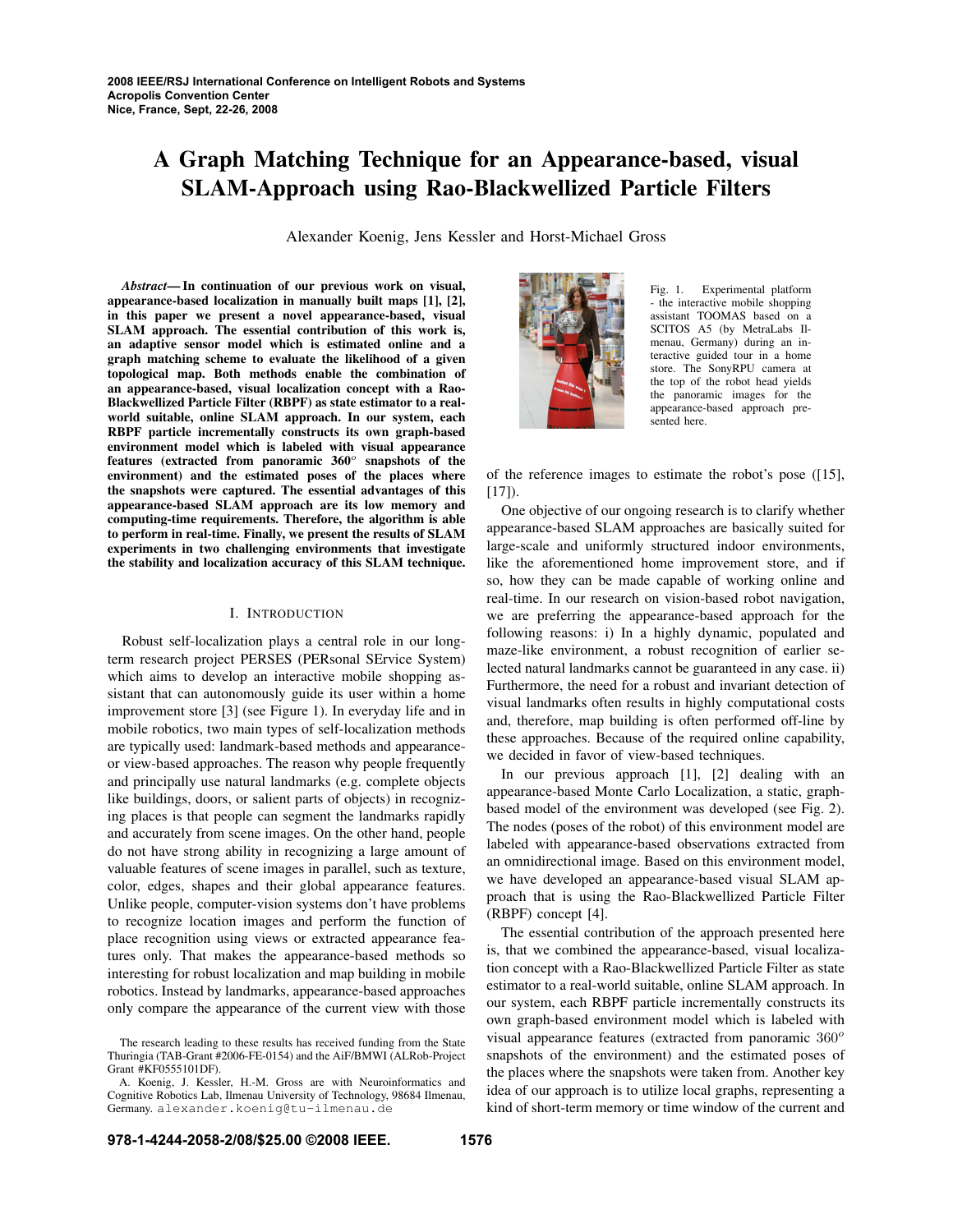

Fig. 2. A manually built map of the operation area, a regularly structured, maze-like home improvement store with a size of  $100x50m^2$  (taken from [2]). The red dots show the positions of stored reference observations, i.e. the places where they were taken from. The correct pose was provided by an external reference system. To localize the robot in the home store, a Particle Filter was used which determines the weights of the particles by calculating the similarities between the current observation and the respective reference observations stored in the graph.

the very latest observations and pose estimations, instead of single observations typically used in the field of appearancebased localization/mapping to perform the evaluation step. Based on this, we introduce a graph-matching technique to compare the local graph of each particle with its particular global graph to determine the best matching map. Another novel idea consists in online estimating an environmentdepending sensor model. This sensor model is used by the graph-matching algorithm to evaluate the likelihood of each map. The appearance-based SLAM approach presented subsequently is able to robustly build consistent maps of environments with a low demand on computational and memory costs. Therefore it works in real-time.

The rest of the article is structured as follows: The next section first gives an overview of related works. After that, the developed appearance-based SLAM approach based on RBPF and the novel key ideas of our approach, the graphbased environment model, the employed graph matching technique, and the adaptive sensor model, are described in detail. Experimental results achieved with our SLAM approach in different environments are presented and discussed in the section following that. A conclusion and suggestions for future work are given at the end of the paper.

# II. RELATED WORK

Many solutions have been presented in the past to realize a robot self-localization in more or less complex environments including methods based on feature or landmark extraction and tracking and those based on appearance models of the environment. A short overview of the most relevant research is given in the following:

Feature/Landmark-based approaches: In many SLAM approaches, the map representation is assumed to be a vector of point-like feature positions (landmarks) [7]. The attractiveness of feature/landmark-based representations for SLAM lies in their compactness. However, they rely on *a priori* knowledge about the structure of the environment to identify and distinguish potential features or landmarks. Furthermore, a data association problem arises from the need to robustly recognize the landmarks not only in local vicinities, but also when returning to a position from an extended round-trip. In the field of visual landmark-based SLAM algorithms, Lowe's SIFT-approach [8], [9] has often been used so far. Further important feature/landmark-based approaches are those by Davison using Stereo vision [10] or monocular vision [11]. To estimate the landmark positions, popular methods like the Extended Kalmanfilter (EKF) [11], Rao-Blackwellized Particle Filters (RBPF) [12] or FastSLAM [13] are applied.

Appearance-based SLAM/CML approaches: The Concurrent Mapping-building and Localization (CML) approach of Porta and Kroese proposed in [19] was one of the first techniques to simultaneously build an appearance-map of the environment and to use this map, still under construction, to improve the localization of the robot. Another way to solve the SLAM-problem was proposed by Andreasson et. al. [20]. Here, a topological map stores nodes with appearance-based features and edges which contain relations between nodes and their poses. Essential drawbacks of this approach are, however, the required offline relaxation phase and the computational costs for calculation of the SIFT features. To avoid these requirements, our approach uses simpler and, therefore, faster methods to extract appearance features and also uses an RBPF [4] to avoid off-line relaxation methods. Moreover, the method to estimate the pose difference between images applying the image similarity introduced by Andreasson [20] has been picked up and extended in our SLAM approach. Further approaches that use a topological map representation are described in [22], where a Bayesian inference scheme is used for map building, and in [23], where a fast image collection database is combined with topological maps that allows an online mapping, too.

### III. APPEARANCE-BASED SLAM APPROACH WITH RBPF

# *A. RBPF with local and global graph models*

Our appearance-based SLAM approach also utilizes the standard Rao-Blackwellized Particle Filter approach to solve the SLAM problem, where each particle contains a pose estimate  $x_i$  (position x, y and heading direction  $\varphi$ ) as well as a map estimate (see Fig. 3). The environment model (map) used in our appearance-based approach is a graph representation, where each node  $i$  representing a place in the environment is labeled with appearance-based features (for details see subsection III-D)  $z_i$  extracted from the panoramic view captured at that place and the estimated pose  $x_i$ . To solve the SLAM problem, the RBPF has to determine the likelihood of the graph-based maps in the particles to be correct. Therefore, our approach uses two different types of maps: a *global map*  $m<sup>G</sup> = x_{1:(l-1)}, z_{1:(l-1)}$ , which represents the already known environment model learned so far and a *local map*  $\mathbf{m}^L = \mathbf{x}_{l:t}, \mathbf{z}_{l:t}$  representing the current and the  $n$  latest observations and the local path between them (e.g. the last two meters of the robot's trajectory). The global map stores all observations before the time-step  $l = t - n$ . Thus, in extension of known RBPF techniques, in our approach each particle (see Fig. 3) estimates and stores a local map, a global map, and the currently estimated pose. Figure 4 schematically shows the local and global map in more detail. Serving as a short-term time-window of observations the local map is used to compute the likelihood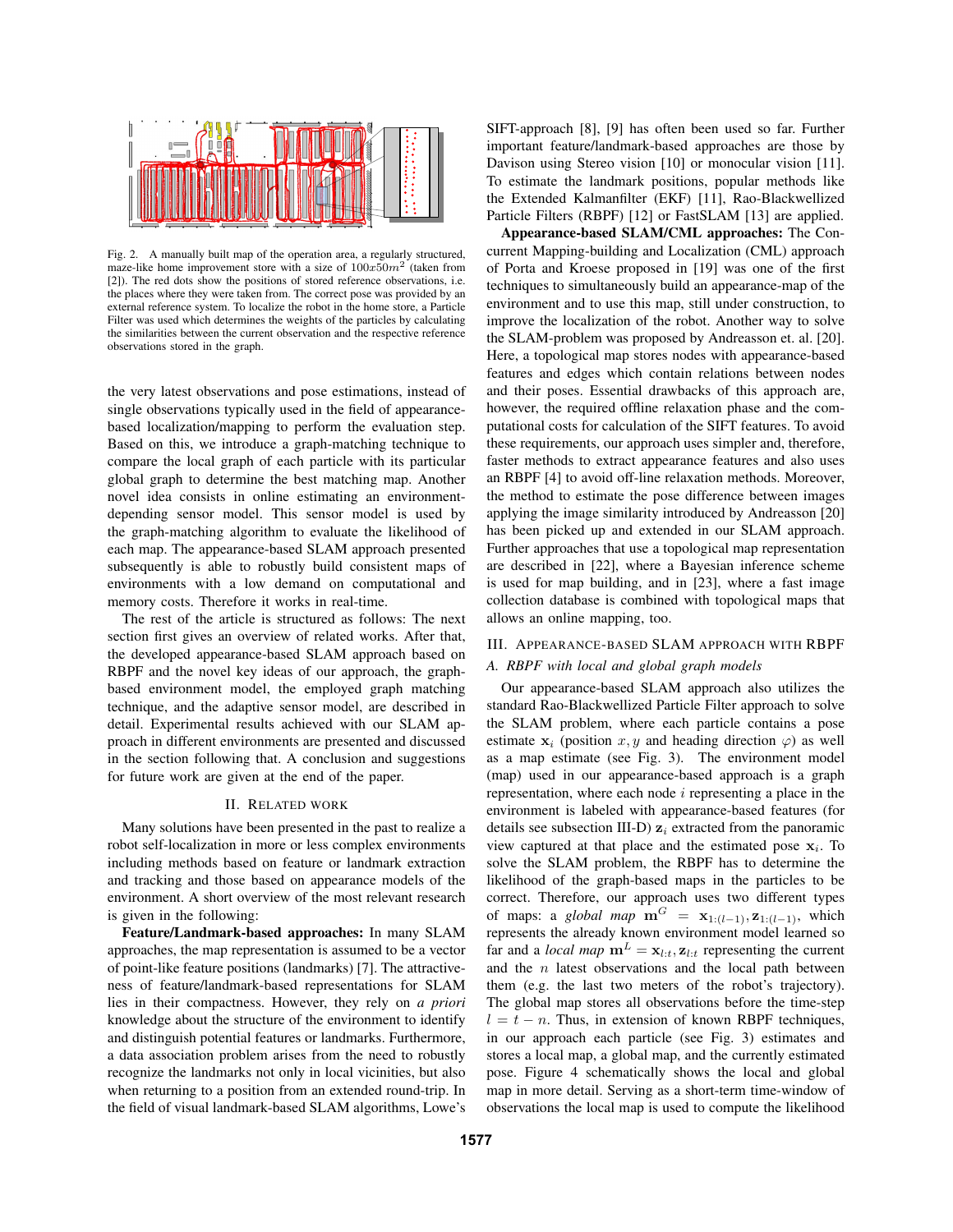

Fig. 3. The map representation of the particles in our approach: Each particle models its current pose estimation based on its path history, a full global map, and a local map. Due to the path history, all particles are slightly different and their maps differ as well. Some maps are more likely to be correct and consistent than others.

of each global map to be correct. This has two advantages. First, the likelihood of a given global map can be evaluated in a simple way by comparing the local and the global map directly. Based on this comparison, the RBPF can determine for each particle the likelihood of the trajectory and the global map estimated by that particle. Second, the still more relevant advantage is that the local map provides both geometric and visual information about the lastly observed places. Only this way, correct comparisons can be made taking both spatial relations and visual observations into consideration. The approach assumes that a short part of the robot's trajectory is measured correctly. Hence, the length of the local map has to be as short as possible. On the other hand, for reliable comparison results, the graph of a local map has to contain enough nodes for the matching process. We achieved the best results with a local trajectory length of about 2 meters and average distances between the nodes of 0.2 meters. Note, that this values are depending on the accuracy of the robot's odometry sensors.

#### *B. Graph matching*

Our approach does not compute the probability distribution  $p(\mathbf{z}|\mathbf{x}, \mathbf{m})$  directly, but the likelihood of a given map to be correct is estimated by comparing the local and the global map. In the context of RBPF, these distribution determine directly the importance weight  $w = p(\mathbf{z}|\mathbf{x}, \mathbf{m})$  of a particle. For this purpose, corresponding pairs of nodes in both maps are selected by a simple nearest neighbor search in the position space. The relation between each selected pair of corresponding nodes  $e_i^L$  (of the local map  $\mathbf{m}^L$ ) and  $e_j^G$  (from



Fig. 4. Graph-based environment representation of our appearance-based approach: The red nodes show the global map of a single particle with respect to the path estimated by this particle. The blue nodes code the local map, whose data represent a short-term time-window of observations (the current and the  $n$  latest observations) used for map matching to determine the likelihood of the respective global map. The idea of our appearancebased RBPF is, that only particles with correctly estimated trajectories are able to build correct maps, so that the matching between local and global map provides a higher matching value than wrongly estimated trajectories.



Fig. 5. Basic idea of our map matching algorithm: the likelihood of a given global map (particle-specific) is determined by comparison of the spatial distances  $d_{ij}$  and visual similarities  $S_{ij}$  between each pair of nodes i (in the local graph) and j (in the global graph). Corresponding nodes  $e_i^L$ and  $e_j^G$  are defined by the minimum spatial distances  $d_{ij}$ . The matching weights  $w_i$  per node in the local map are calculated in dependence of the spatial distance  $d_{ij}$  and the visual similarity  $S_{ij}$  (for more details see Section III-C).

the global map  $\mathbf{m}^G$ ) provides two pieces of information, a geometric one (spatial distance  $d_{ij}$ ) and a visual one (visual similarity  $S_{ij}$ ), depicted in Fig. 5. Both aspects of each relation  $ij$  are used to determine a matching weight  $w_i$ for the respective node  $i$  of the local map. Assuming an independence between the node weights of the local map, the total matching weight  $w^{[k]}$  between the local and the global graph of particle  $k$  is simply calculated as follows

$$
w^{[k]} = \prod_{i=1}^{n} w_i^{[k]}
$$
 (1)

with  $n$  describing the number of nodes in the local map.

Because this graph matching needs to consider both spatial and visual similarities, we have to distinguish between several cases taking the different spatial situations (narrowness, wideness) in the local vicinity of the robot into consideration: in case of a correctly built global map, corresponding nodes with low spatial distance  $d_{ij}$  code nearby places that show a similar appearance. This results in a high visual similarity  $S_{ij}$ which should be considered in a high matching weight  $w_i$ . If the nearest corresponding nodes  $e_i^L$  and  $e_j^G$  are spatially more distant, however, then no evidence is given whether the map could be correct or not. In this case an average matching weight  $w_i$  should be assigned. And finally, if the corresponding nodes in the local and global map seem to have only a low spatial distance but also show only a low visual similarity, then the respective global map must be wrong, which should result in low matching weights. A graph matching algorithm needs to take these different cases into account. Before the following section describes how this is realized by means of the adaptive sensor model, a short summary of our RBPF with topological maps will be given. Estimating correct maps with RBPF approaches requires loops in the trajectory. When the robot closes a loop, the local and global maps overlap and the graph-matching algorithm can estimate the likelihood of a map. In the case of non-overlapping maps no weights are determined by graphmatching, but set to the apriori weight computed by the average weight of all particles with overlapping maps. This prevents particle depletion before a loop is closed. If there are no particles with overlapping maps (e.g. at the start) the uniform distribution is used for particle weighting. Note, that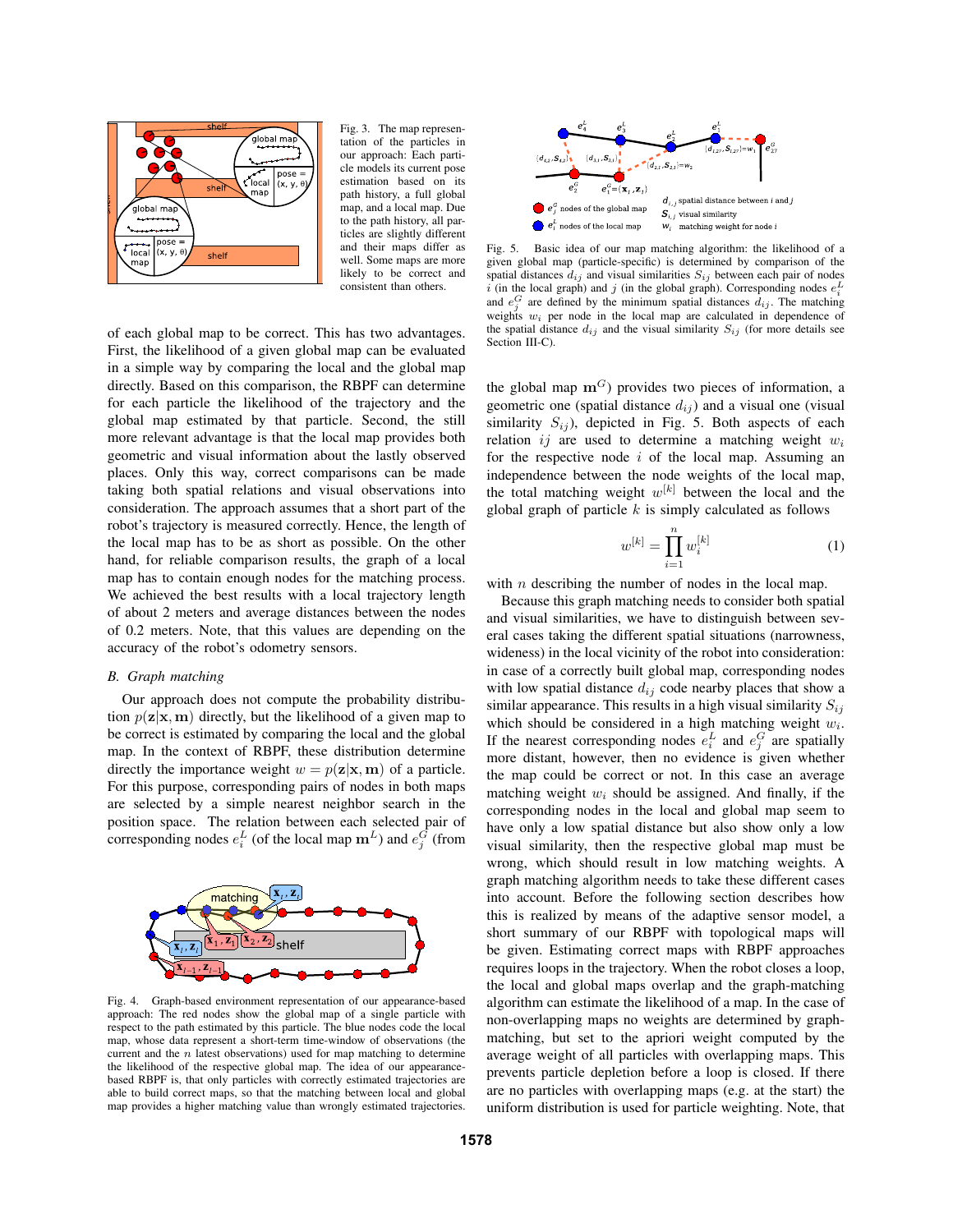in the context of RBPF no explicit loop closing detection is performed and, therefore, no explicit trajectory (or map) correction can be done.

## *C. Adaptive sensor model*

To compute the matching weights between corresponding nodes, an adaptive sensor model had been developed which respects the aforementioned cases and requirements. In the context of appearance-based observations, the visual similarity between observations is not only depending on the difference in position but also on the environment itself. If the robot, for example, moves in a spacious environment with much free-space, the similarity between observations from slightly different positions will be very high. In a narrow environment with many obstacles, however, observations at positions with low spatial distance are already drastically influenced, which leads to low visual similarities. To that purpose, our sensor model estimates the dependency between surrounding-specific visual similarities  $S_{ij}$  of the observations  $z_i$  and  $z_j$  and their spatial distance  $\hat{d}_{ij}$ . An example for this dependency is shown in Fig. 6. The samples (blue dots) to built such a model are taken from the nodes of the local map where each node is compared to each other. This results in  $n^2/2$  pairs of  $\hat{S}_{ij}$  and  $\hat{d}_{ij}$  representing samples describing the appearance variability in the local environment. Different approaches to approximate the model were investigated, e.g. the Gaussian Process Regression (GPR) of Rasmussen [24]. Despite of the advantageous of non-parametrical description, we decided against the use of GPR because of the computational costs associated with the algorithm, since the model has to be computed after each motion step. Furthermore, the model has to be applied to each node of the local map of each particle while the graph-matching process. Therefore, our approach uses a parametrical polynomial description of the sensor model and its variance. The parameter are estimated by a simple least square optimization. Then, the model provides two values, an expected similarity  $S(d_{ij})$  and a reliability  $\hat{\sigma}(d_{ij})$  for a given distance  $d_{ij}$ . The likelihood that two nodes  $i$  and  $j$  of particle k are matching is computed as follows:

$$
w_i^{[k]} = p(S_{ij}|d_{ij}) \approx \exp - \frac{\left(S_{ij} - \hat{S}(d_{ij})\right)^2}{\hat{\sigma}(d_{ij})^2}
$$
 (2)

With that adaptive sensor model and the aforementioned graph-matching algorithm, the importance weight of each particle (the likelihood of a map) can be determined.

# *D. Visual features*

Before the experimental results will be presented in the following section, possible image features for our approach are introduced. Concerning the reasons discussed in Section I, we prefer an appearance-based approach utilizing holistic appearance features extracted from panoramic snapshots obtained from the omnidirectional camera located at the top of our experimental robot platforms (see Fig. 1). The environment observation for a given position of the robot is described by one 360◦ view. Because the heading



Fig. 6. The adaptive sensor model (shown by the red curve *similarity* and the blue area *reliability* ) is modeling the dependency of the visual similarity between two appearance observations and their spatial distance in the local environment described by the local map. The model uses a parametrical polynomial description which is continuously re-estimated and updated by means of the visual and metric labels of the local graph nodes (black dots).

direction of the robot only results in a rotated omniimage, the appearance-based features extracted from such a snapshot image are independent from the robot's heading and can simply be brought in reference orientation by simple rotation.

A number of possible appearance-based features has been studied in our lab so far with respect to their capability to visually distinguish neighbored positions in the environment, the computational costs, and the preservation of similarities under changing illumination conditions and occlusions. The respective features experimentally investigated include local RGB mean values [1], HSV-histograms [2], FFT-coefficients (as proposed by Menegatti [17]), and SIFT features [8], [20] as appearance-based image description. All these features exhibit several pros and cons. RGB, HSV and FFT are very fast to compute and to compare, furthermore, their memory requirements are small. However, occlusions and illumination changes are a problem, whereby the HSV features are influenced least. In contrast to that, SIFT is slow in computation and comparing, but the advantage is the ability to determine the position of the salient observation with high accuracy. In our SLAM approach, however, where an adaptive sensor model is continuously estimated (see Section III-C), the computation time grows quadratically with the number of nodes in the local map. Considering the findings and constraints of these preliminary investigations, in our final implementation we decided in favor of the HSV histogram features (lower memory usage and computational costs than SIFT), especially because of the real-time requirements of our SLAM approach and the high robustness of these features. The extraction of the HSV features and details of an automatic luminance stabilization and color adaptation to cope with highly varying illumination conditions are explained in detail in [2].

## IV. EXPERIMENTS AND RESULTS

Our appearance-based SLAM-approach and its general map building and localization capabilities were investigated in two different environments each of them showing specific constraints and challenges. For the first experimental investigation, we used our default test environment [2], the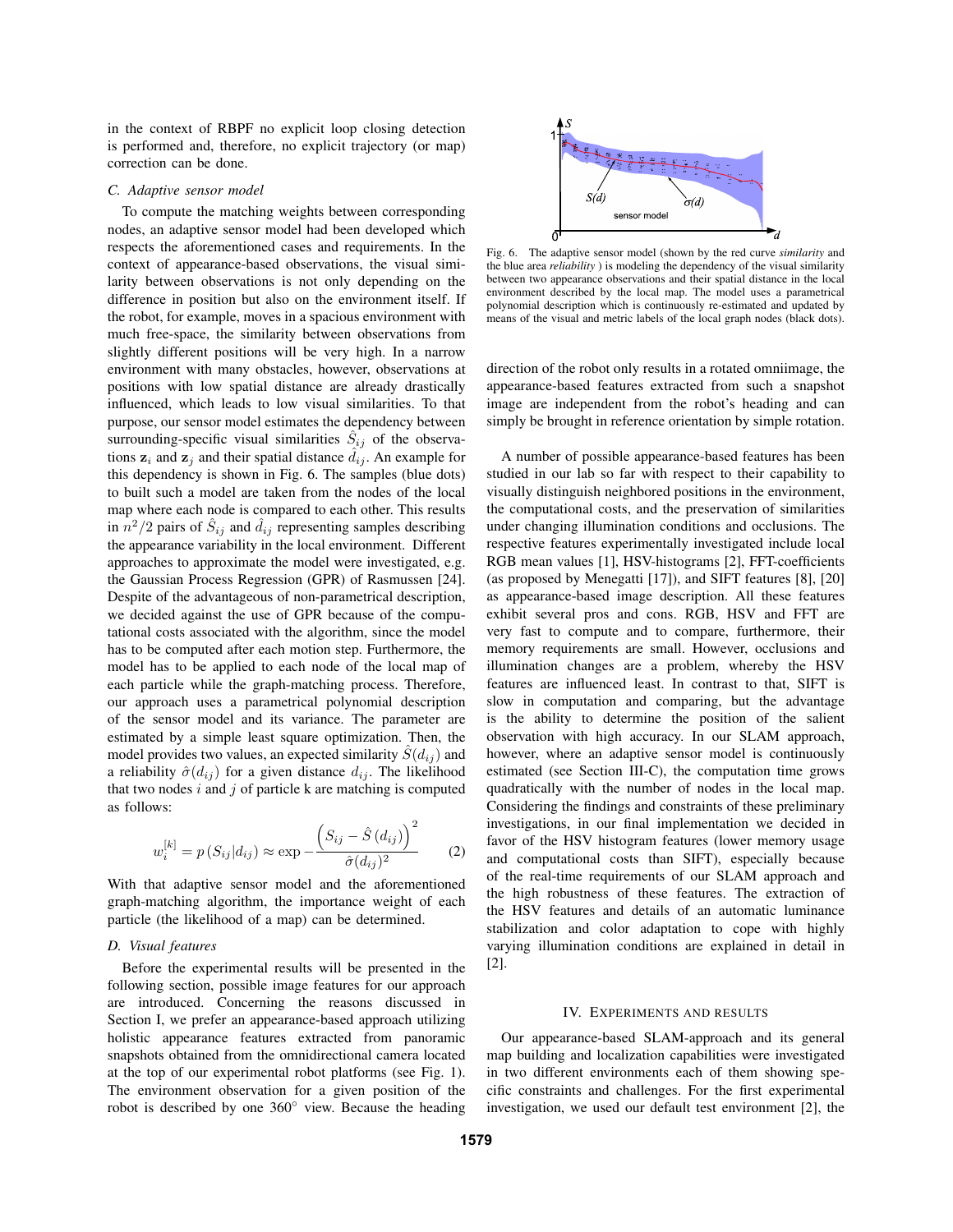

Fig. 7. Experiment 1 (top) - in the home improvement store: The red path shows the robot's movement trajectory only estimated by our appearance-based SLAM approach. The map shows a high accuracy with only small alignment errors. For visualization of the localization accuracy, a laser-based occupancy map was built in parallel and superimposed to the estimated movement trajectory (visual SLAM). Experiment 2 (bottom)- in a university building (Kirchhoff building): In this corridor-like environment it is very challenging to build up a map without distance measuring sensors because of the uniformity of the hallways and walls and the huge loop (250 m) that needs to be closed for place recognition.

home improvement store already introduced in Section I and shown in Fig. 2, where many dynamic effects occur. The second series of experiments was performed in a large pentagonal university building, the Kirchhoff-building, where the corridors are arranged in a closed loop. All data for the analysis were recorded under realistic conditions, i.e. people walked through the operation area, shelves were rearranged and with that their appearance, and other dynamic changes (e.g. illumination, occlusion) happened. Additionally, laser data were captured to generate a ground truth to evaluate the results of our appearance-based visual SLAM approach. Note, that the laser scanner in all cases only was used for comparison and visualization, but not for mapping or localization.

In the first experiment, the robot was moved several times through the home store along a path of about 500 meters length. Repeated loops around the goods shelves were driven, because the RBPF SLAM algorithm explicitly requires loop closures. The resulting graph (Fig. 7, top) covers an area of 20 x 30 meters and was generated by means of 250 particles in the RBPF. Thus, 250 global graph maps had to be built, whereas Fig. 7 only shows the most likely final trajectory and a superimposed occupancy map for visualization. This occupancy map was created by means of raw laser data arranged along the pose trajectory estimated by means of the appearance-based SLAM approach. The superimposed map gives an impression of the quality and accuracy of our visual SLAM algorithm. It only shows marginal alignment errors, all hallways and goods shelves are arranged very precise along straight lines. To evaluate the visually estimated path shown as red trajectory in Fig. 7, in addition a ground truth path and map built by means of a Laser-SLAM algorithm were calculated. A first result was, that the trajectories estimated by both SLAM approaches are very similar. This is also expressed by a mean localization error of 0.27 meters (with a variance  $\sigma \approx 0.13m$ ) compared to the laser-based SLAM results. The maximum position error in this experiment was about 0.78 meters. These experimental results demonstrate, that our approach is able to create a consistent trajectory and for this reason, a consistent graph representation, too. Furthermore, in contrast to grid map approaches, topological maps require less memory because of the efficient observation storage, where each observation's features of each snapshot are linked to all global maps.

The second indoor experiment was carried out in the Kirchoff building where the robot drove a huge corridor loop with a path length of about 250 meters (Fig. 7, bottom). The challenge here is to close the loop at the right position. This is really hard because the hallways in that building all look very similar. In contrast to laser-based SLAM algorithms which often use scan-matching techniques to keep the odometry error small until a loop is closed, our RBPF approach cannot improve the odometry before a loop closing occurs. Thus, a position improvement cannot be done until the robot reenters areas it has already visited. The robot SCITOS used for these experiments produces a position error of 2-3 meters at the end of the 250 meters loop. Therefore, our algorithm needs to cope with this odometry uncertainty. Using a higher number of particles (1,500 particles) to approximate this state space, our algorithm also achieves good localization results with a mean localization error of 0.57 meters ( $\sigma \approx 0.26m$ ) and a maximum error of 1.39 meters.

A final overview of the achieved results and the computational costs of our visual SLAM approach in all experiments and environments is given in Table I. It becomes evident, that in those environments, like the home improvement store, where the robot could be driven along smaller loops, the visual SLAM approach achieved the highest accuracy. The computational and the memory costs of the algorithm depend linearly on the number of particles and quadratically on the number of nodes in the local maps required for graph matching. At a single-core CPU with 1.8GHz, the computation of the adaptive sensor model is done in approximately 60 ms (independent from map and particle size), whereby 20 nodes of the local map were used for the estimation of the similarity model. The rest of the computational costs (see